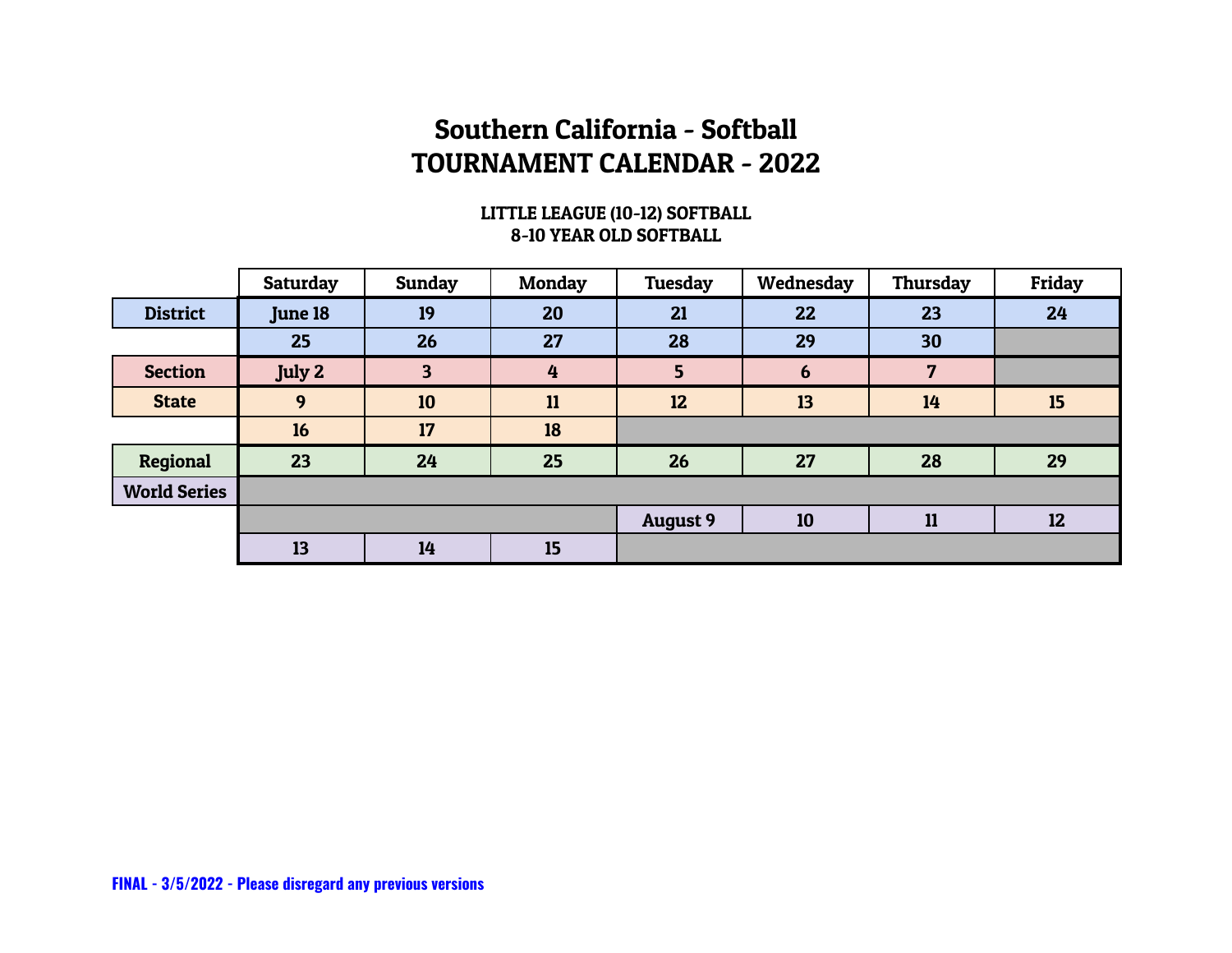#### 9-11 YEAR OLD SOFTBALL

|                 | Saturday | Sunday | <b>Monday</b> | Tuesday | Wednesday | Thursday | Friday        |
|-----------------|----------|--------|---------------|---------|-----------|----------|---------------|
| <b>District</b> | June 18  | 19     | 20            | 21      | 22        | 23       | 24            |
|                 | 25       | 26     | 27            | 28      | 29        | 30       | <b>July 1</b> |
|                 | כי<br>æ. |        | 4             |         |           |          |               |
| <b>State</b>    | $\Omega$ | 10     | 11            | 12      | 13        | 14       | 15            |
|                 | 16       | 17     | 18            |         |           |          |               |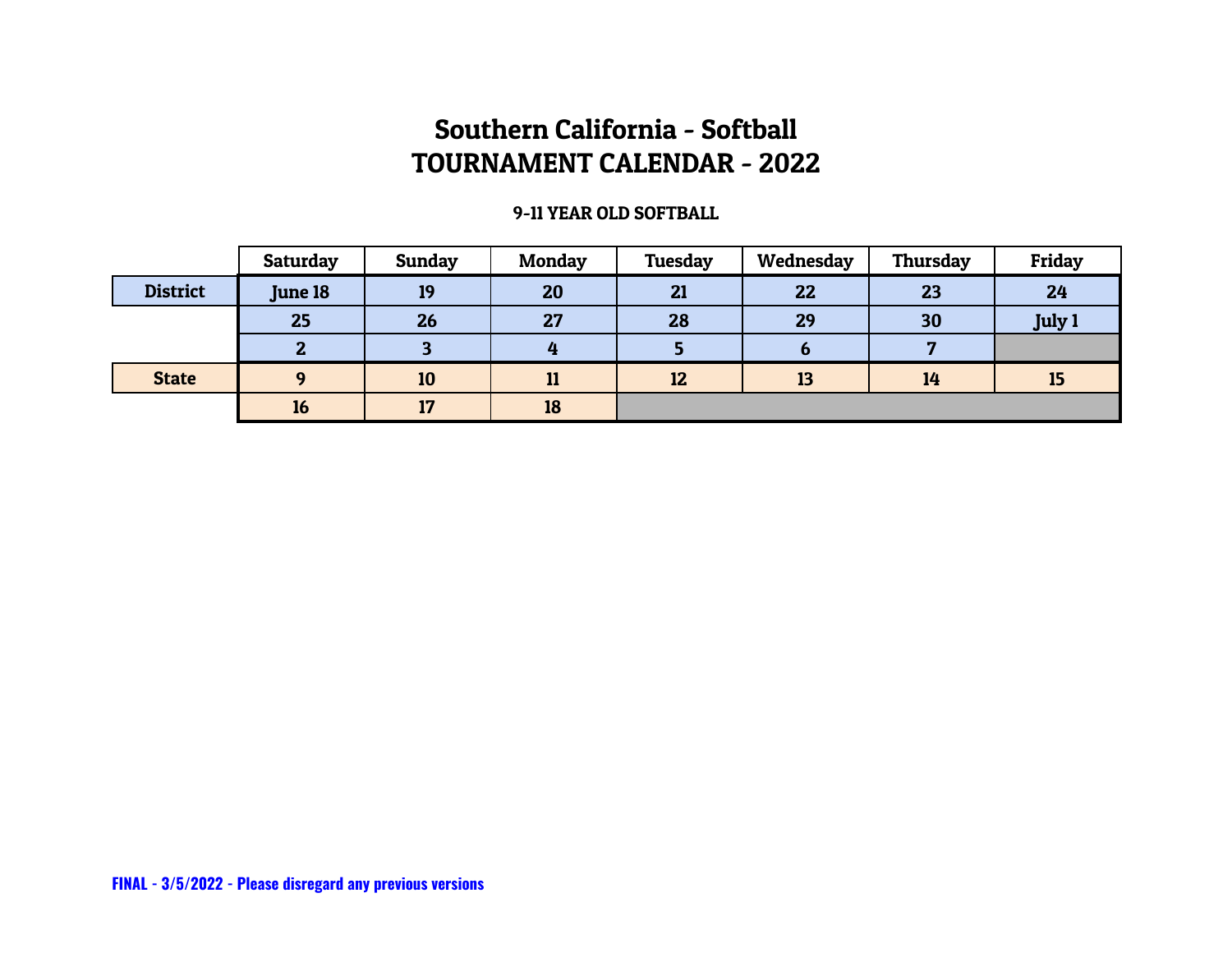#### JUNIOR LEAGUE SOFTBALL

|                     | <b>Saturday</b> | <b>Sunday</b> | <b>Monday</b>   | Tuesday      | Wednesday | Thursday | Friday        |
|---------------------|-----------------|---------------|-----------------|--------------|-----------|----------|---------------|
| <b>District</b>     | <b>June 18</b>  | 19            | 20              | 21           | 22        | 23       | 24            |
|                     | 25              | 26            | 27              | 28           | 29        | 30       | <b>July 1</b> |
|                     | $\overline{2}$  | 3             | $\overline{4}$  | 5            | 6         | 7        |               |
| <b>State</b>        | 9               | 10            | 11              | 12           | 13        | 14       | 15            |
|                     | 16              | 17            |                 |              |           |          |               |
| Regional            |                 |               |                 |              |           |          | 22            |
|                     | 23              | 24            | 25              | 26           | 27        | 28       |               |
| <b>World Series</b> |                 | 31            | <b>August 1</b> | $\mathbf{2}$ | 3         | 4        |               |
|                     | b               |               |                 |              |           |          |               |